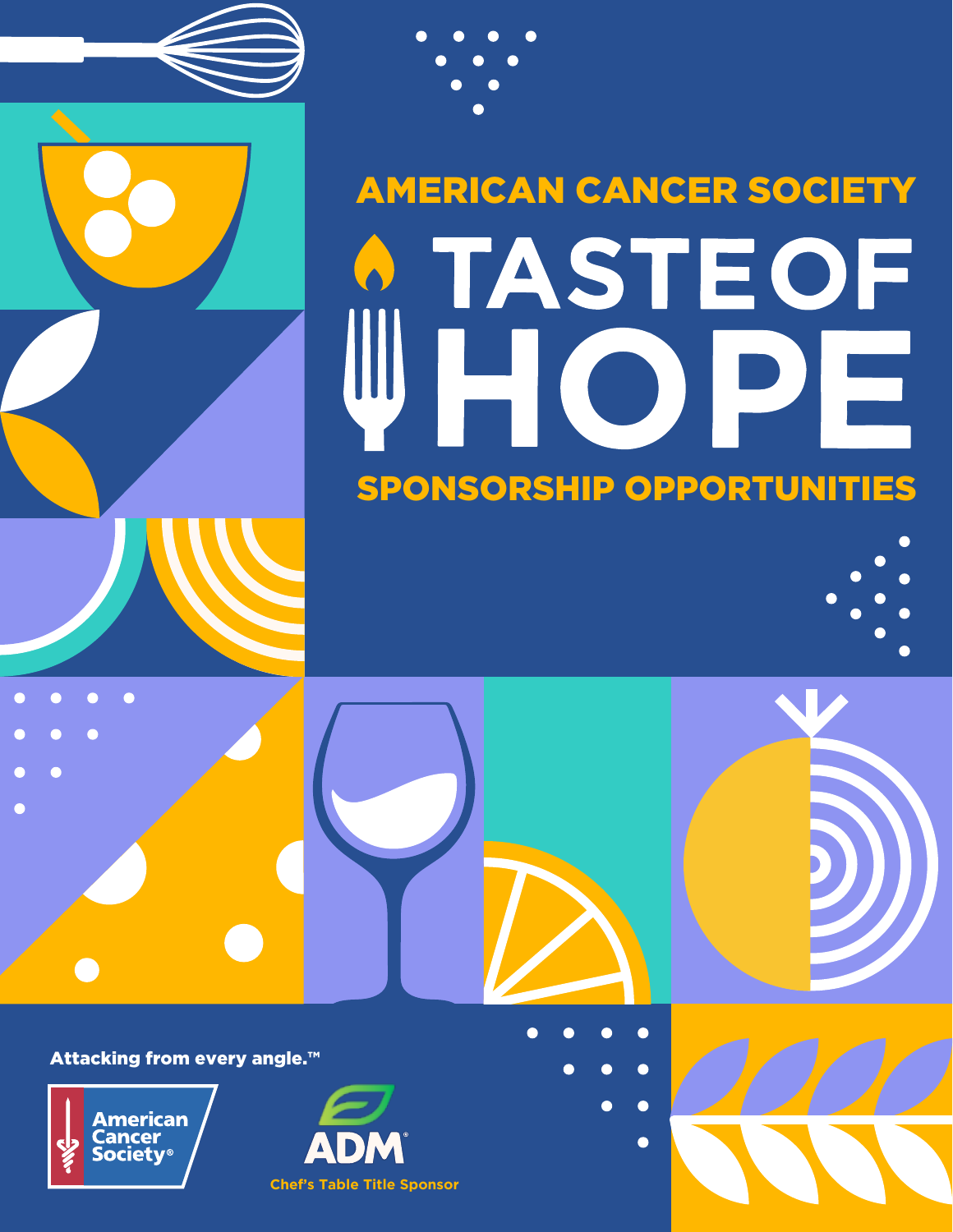### OUR MISSION IS SIMPLE. SAVE LIVES AND CELEBRATE LIFE. **EVERY SINGLE DAY.**

**The American Cancer Society** is a global, grassroots organization driven by science, best practice, and more than 1.5 million volunteers. Our mission is to save lives, celebrate lives, and lead the fight for a world without cancer. We fulfill our mission by funding research, providing patients information, improving access to care, prevention, and treatment and through advocacy.

Cancer is a disease that affects everyone, but doesn't affect everyone equally, and we are committed to providing everyone a fair and just opportunity to prevent, find, treat, and survive cancer. We believe no one should be disadvantaged in their fight against cancer because of how much money they make, the color of their skin, or where they live.

The COVID-19 global pandemic has challenged us like nothing else in our 107-year history. Our response has evolved to protect the health and safety of the people we serve as well as our volunteers and staff. Many people have delayed their regular cancer screenings and many with confirmed cancer diagnoses have not be able to continue their treatments. We estimate that these disruptions will result in more than 80,000 excess cancer deaths in the coming years, leading the Society to redouble our efforts despite the current challenges facing us. **Cancer doesn't stop, so neither can we.**



Over the past 100 years, the American Cancer Society has been working relentlessly to end cancer. We're not there yet, but with the help of our donors, we've made some incredible progress. Breakthrough research. Free lodging near treatment. A 24/7/365 live helpline. Rides to treatment. This is far from a complete list, but it makes one thing clear. When it comes to cancer, we are the only organization attacking from every angle.

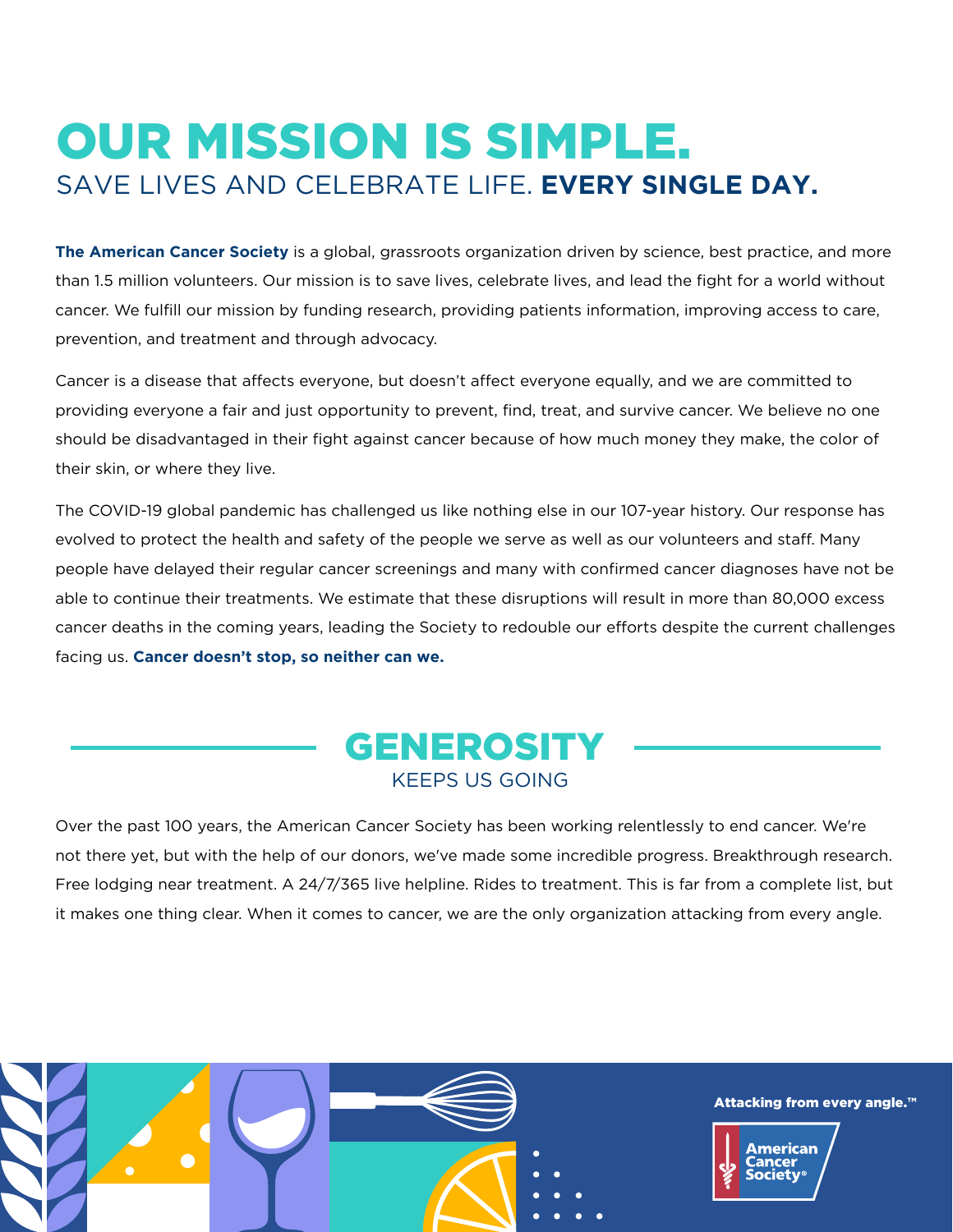# ABOUT TASTE OF HOPE 2022

The American Cancer Society's signature culinary, wine and spirits event, featuring some of Chicago's most popular restaurants and beverage vendors. Guests will enjoy a walk-around tasting where they can sample signature dishes and beverages, while also enjoying an exciting silent auction, raffle, wine pull and other entertainment. Now it its ninth year, the event hosted by the American Cancer Society's Executive Committee has raised over \$2.8M to support the American Cancer Society's lifesaving mission.

### **EVENT WEBSITE:** WWW.CHICAGOTASTEOFHOPE.ORG

**DATE:** Thursday, November 3, 2022 **TIME:** 6:00PM **LOCATION:** AON Grand Ballroom, Navy Pier, 840 E Grand Ave, Chicago, IL 60611

**EVENT CO-CHAIRS** Victoria De La Huerga, ADM Jeff Liljeberg, JLL

#### **EXECUTIVE COMMITTEE**

| Michael Ellis, Salesforce          | Rebecca Halloran, University of Chicago                                 | Dan Osten, Salesforce  |
|------------------------------------|-------------------------------------------------------------------------|------------------------|
| Sam Esposito, Ginsberg Jacobs, LLC | Booth School of Business                                                | Christina Piper, JLL   |
| Tom Evans, Kemper Corporation      | Mary Innis, Innis Law Group                                             | John Stephanian, ADM   |
| Carolyn Gold Aberman, Lucas Group  | Linda Kanoski, CBRE<br>Meg Toth, Seyfarth Shaw LLP                      |                        |
| Korn Ferry Company                 | Design Collective                                                       | John Vakos, Salesforce |
| Laura Goodman, Dine-It-4ward       | Mitchell Obstfeld, StoryTime Design Studio<br>Dan Wikel, FTI Consulting |                        |
| Nada Hakimi, United Healthcare     | Christa Oldham, The Plexus Groupe<br>Tony Wright, ARUP                  |                        |







#### Attacking from every angle.™